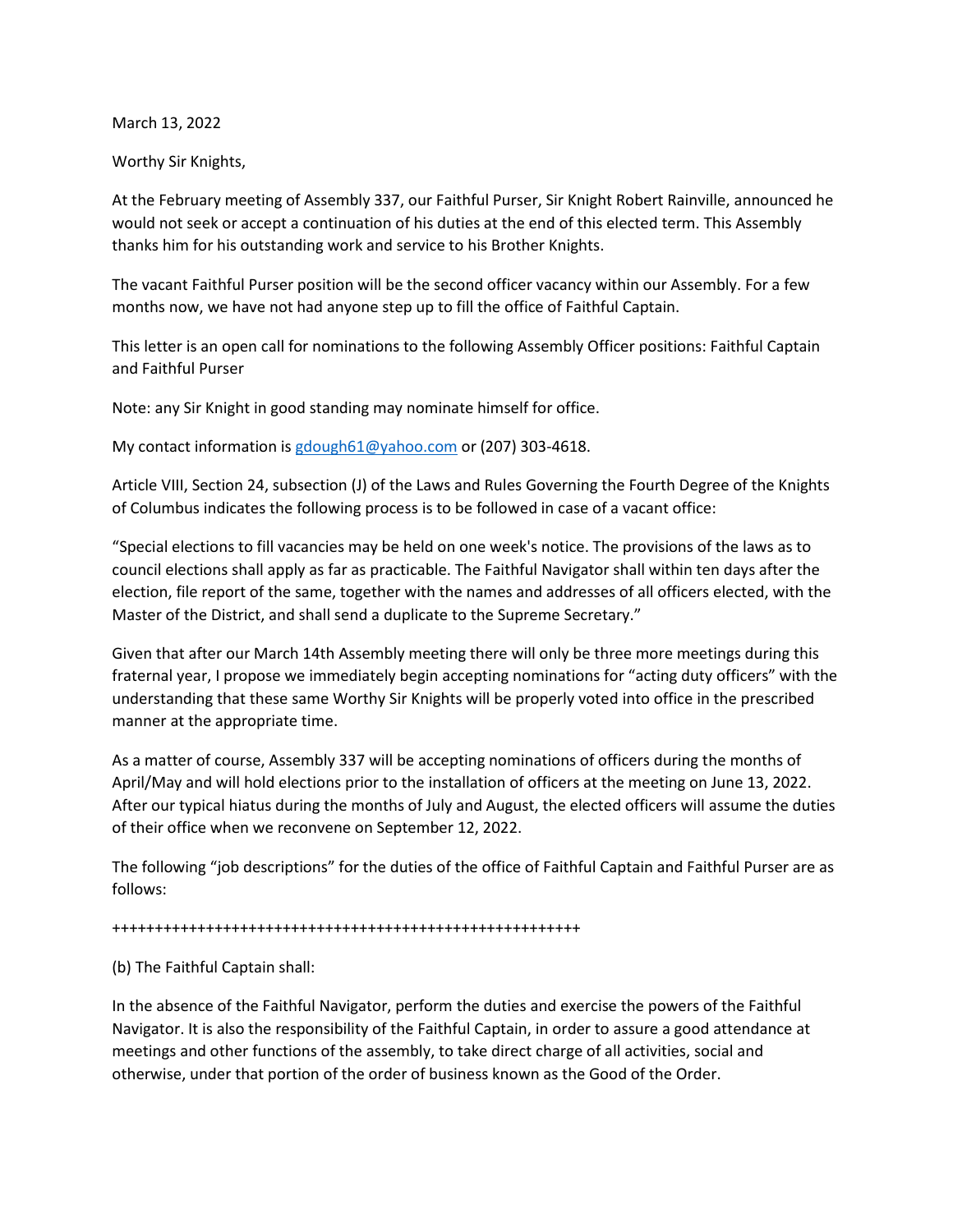#### +++++++++++++++++++++++++++++++++++++++++++++++++++++++

(f) The Faithful Purser shall:

(i) Be the custodian of all funds of the assembly obtained from any source by or through any person or persons, acting for, or in the name of the assembly, or under its direction or authority.

(ii) At each meeting of the assembly, receive from the Faithful Comptroller all moneys whatever received by said Comptroller at such meeting, or between meetings, and shall give a written receipt to such Comptroller thereof, specifying the fund to which the same shall be credited. The moneys so received by such Purser shall be forthwith deposited by said Purser to the credit of the assembly in an approved bank or other secure institution of deposit, subject to approval of the Board of Trustees or majority vote of the assembly. He shall obtain vouchers or certificates of deposit thereof, and report the same at the next regular meeting of the assembly.

(iii) Pay all orders drawn on him which are signed by the Faithful Comptroller and counter-signed by the Faithful Navigator. All such orders shall have the approval of the Board of Trustees, except demands of the Supreme Council, initiation fees due the District Master, the regular and usual stated payments of the assembly and payments authorized by the assembly as provided in Section 24(k).

(iv) Keep separate accounts of the moneys placed in his hands by his assembly or the officers thereof and be ready at all times to plainly show the amount of moneys in the funds of the assembly, the dates of receiving and disbursing same; such accounts to be kept in books furnished by the Supreme Secretary to said Purser at the expense of the assembly.

(v) Make available to the Board of Trustees his books and records for the purpose of preparing the annual audit.

+++++++++++++++++++++++++++++++++++++++++++++++++++++++

Worthy Sir Knights, your Assembly's survival depends on the active participation of its members. There are 730 hours in a month. Please consider sharing approximately one hour of your time in fellowship with your Brother Knights at an Assembly meeting. Beyond that, each of these positions may require spending an additional hour or two each month fulfilling the duties of your office.

Knights of Columbus are in service to one; in service to all.

Thank you for considering taking an active role in the governance of your Assembly.

May the peace of Christ be with you,

Gil Doughty Faithful Navigator Assembly 337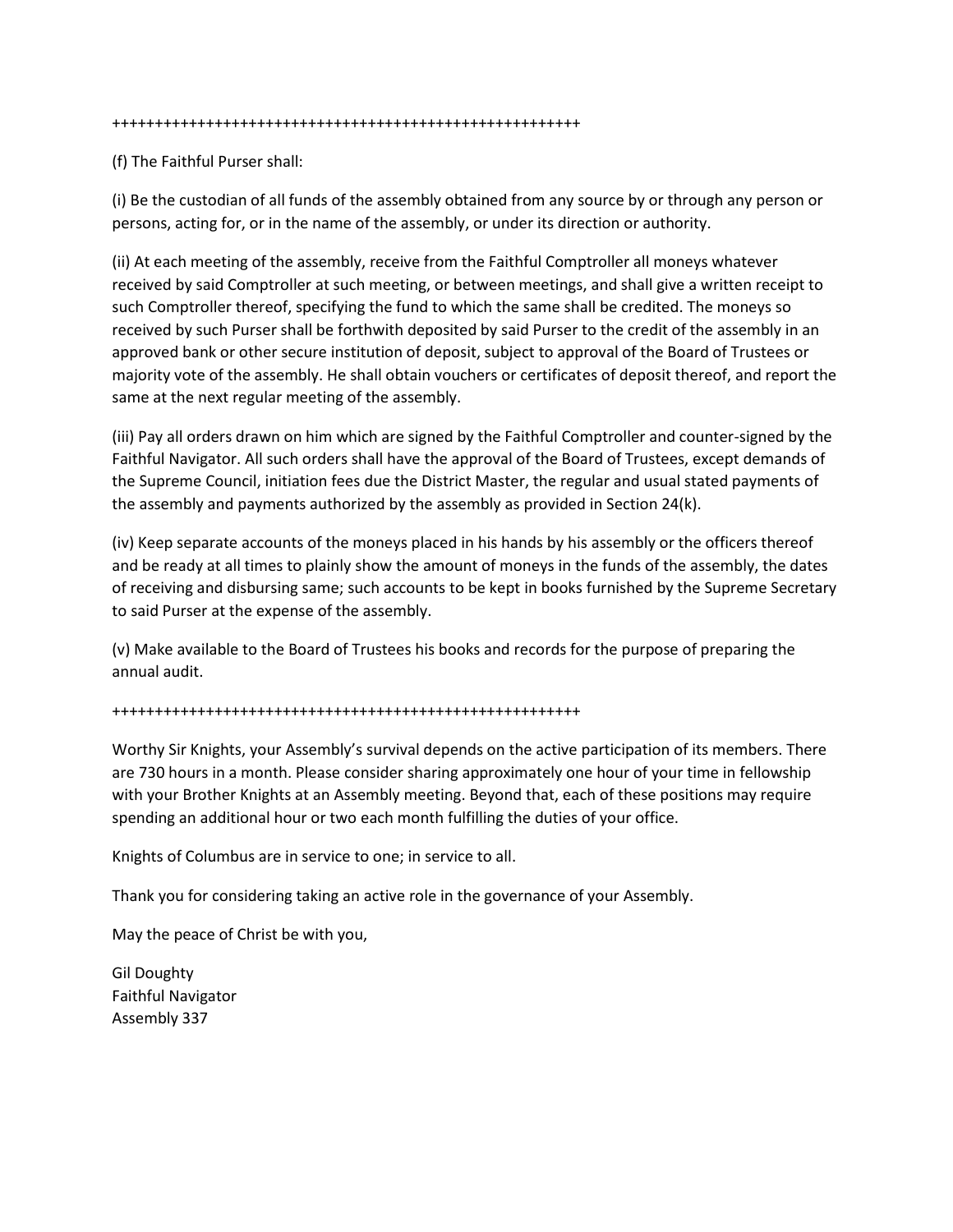

### Sebastian Rasle Assembly 337

Date: 2/14/22

**Meeting Called to Order:** Faithful Navigator Gil Doughty. 7 pm Faithful Pilot Chris Brown vouches all Brothers were in possession of proper Credentials. **Pledge of Allegiance:** Faithful Navigator SK Gil Doughty **Roll Call of Officers:** Faithful Scribe Gregg Turley Present Absent Excused

| <b>Faithful Navigator</b>    | SK Gilbert Doughty         | $\mathsf{X}$   |                |  |
|------------------------------|----------------------------|----------------|----------------|--|
| <b>Faithful Comptroller</b>  | <b>SK Andrew Litcher</b>   | $\mathsf{X}$   |                |  |
| Spiritual Advisor            | Deacon Mark Tuttle         |                | $\mathsf{x}\_$ |  |
| <b>Faithful Captain</b>      | SK<br>vacant               |                |                |  |
| <b>Faithful Admiral</b>      | SK Chris Sprague           |                | $X_{-}$        |  |
| <b>Color Corps Commander</b> | SK John Brown              | $\mathsf{X}$   |                |  |
| Faithful Purser/Secretary    | <b>SK Robert Rainville</b> | $X_{-}$        |                |  |
| <b>Faithful Pilot</b>        | <b>SK Chris Brown</b>      | $\overline{X}$ |                |  |
| <b>Faithful Scribe</b>       | SK Gregg Turley            | $\mathsf{X}$   |                |  |
| Inner Sentinel               | <b>SK Kevin Keniston</b>   | $X_{-}$        |                |  |
| <b>Outer Sentinel</b>        | SK Andre' Nadeau           | $\mathsf{X}$   |                |  |
| 1 - Year Trustee             | SK John Land               | $X_{-}$        |                |  |
| 2 - Year Trustee             | <b>SK Richard Goulet</b>   |                | $\mathsf{X}$   |  |
| 3 - Year Trustee             | SK John Moreshead          | X.             |                |  |

**Opening Prayer:** Our Father – SK Gil Doughty

**Guests:** None

### Spiritual **Advisor Report: none**

**Minutes Approval:** The minutes were read and approved. Please send any future corrections by email to Gregg Turley. My email address is gkgregg14784@gmail.com.

**New Applicants:** there are no new applicants

**Awards:** none

### **Faithful Navigator Report:**

A fund raiser for Veterans for Vets will be conducted at Grants Disc Golf course on February 27th. All process will be donated to the VFW

**Reading of Bills and Communications:** SK Andy reported we received thank you notes from Matthew Valles and Than Pham for our RSVP donations. We have a total of 11 non paying members. Four for 3 years, one for 2 year. \$105 in dues were received this past month.

### **Faithful Comptroller Report:**

**Faithful Purser Report:** SK Robert Rainville gave the following report: